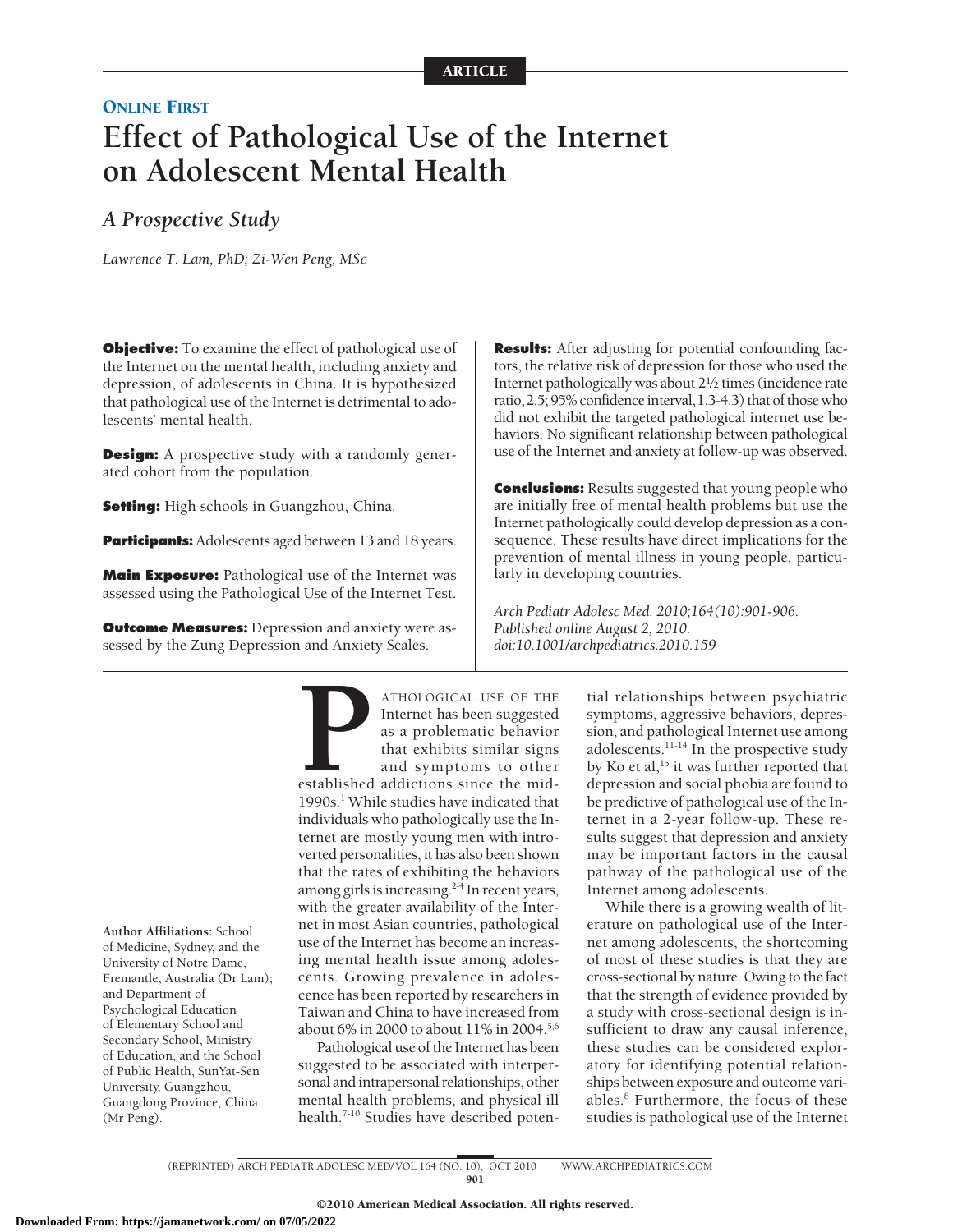as the outcome. Information on the medium to longterm mental health effect of pathological use of the Internet among adolescents is scarce. As mentioned earlier, depression and anxiety may play a role in the development of pathological use of the Internet. However, the association between pathological use of the Internet and other mental health problems may instead indicate that using the Internet pathologically has an effect on the mental health of young people. Furthermore, these 2 factors may also share a common pathway that leads to the Internet behaviors as well as mental health problems. The limited information from the literature suggests a potential pathway that starts with mental health problems and finishes at Internet behaviors. However, no studies so far have explored the alternative direction of the pathway that begins with pathological Internet use. To determine the effect of pathological use of the Internet on the mental health of adolescents, an appropriate study type would be a cohort study with a "noncase" population. In other words, to follow a cohort of young people who are free of depression and anxiety but with various levels of Internet use and to determine their mental health outcomes at the end of the follow-up period.

To bridge the knowledge gap, this prospective study aims to examine the effect of the pathological use of the Internet on adolescent mental health, including anxiety and depression, using a noncase population. It is hypothesized that pathological use of the Internet is detrimental to the mental health of adolescents such that young people who use the Internet extensively and pathologically would have an increased risk of anxiety and depression.

#### METHODS

#### **SETTING AND ETHICS APPROVAL**

This prospective cohort study was conducted in Guangzhou of the Guangdong Province in Southeast China in July 2008. Guangdong Province is the most populous province in China, and Guangzhou is the capital. It is the biggest and most populated city of the province, with an estimated population of nearly 10 million in 2006. Institute ethics approval for the study was granted by the Department of Psychological Education of Elementary and Secondary Schools of the Province Administration.

### **SAMPLING AND PROCEDURES**

The methodologies of the baseline phase of the study were described previously.<sup>8</sup> In brief, the sample was generated from the total student population of adolescents who attended high school within the region and were registered with the Guangzhou secondary school registry. A stratified random sampling method with stratification according to the proportion of students in metropolitan and rural areas was used for sample generation. The sample consisted of adolescents aged between 13 and 18 years.

The cohort study was conducted on campus at different schools, with baseline data collected via a health survey carried out the same week. Participants were selected randomly from the citywide student registry. Information on the study was provided to selected students and their parents via school principals and their teachers. While there was no written consent signed by parents, students younger than 16 years were instructed to obtain verbal consent from parents before filling in the self-reported questionnaire designed specifically for the study. For students older than 16 years (age of self-consent), consent was implicated by a voluntary response to the questionnaire. The cohort was then followed up for 9 months, with the survey conducted again on main mental health outcomes at the end of follow-up. For the present study, a "noncase" cohort was generated from the larger cohort with a screening for anxiety and depression at baseline.

#### **MEASURES**

Anxiety was measured using the Zung Self-rating Anxiety Scale,<sup>16</sup> and depression was assessed using the Zung Self-rating Depression Scale<sup>17</sup> at baseline as well as at follow-up. The Selfrating Anxiety Scale was a fully validated instrument designed to assess anxiety disorders.18 It consists of 20 questions on affect according to clinical symptoms of anxiety. An exemplary question is, "I feel afraid for no reason at all." Respondents were asked to answer these questions on how often they experienced these signs and symptoms in the last 3 months and rated on a Likert scale with 1 indicating a little of the time to 4, most of the time. Scores from 1 to 4 were assigned to these responses, with a total raw score ranging from 20 to 80. These scores were further categorized into 4 levels of anxiety severity: normal, less than 45; mild to moderate, 45 to 59; marked to severe, 60-74; and extreme, 75 or greater, according to the recommended cutoff.16 The Self-rating Depression Scale was a validated, standardized scale for assessing depression. Participants were asked to respond to 20 questions regarding how often they experienced certain conditions or were in certain states of mind in the last 3 months at the time of the survey. For example, one question asked the respondent to rate how often "I find it easy to do the things I used to do" on a Likert scale with 4 responses including little or none of the time, some of the time, a large part of the time, and most or all of the time. Similarly to the Self-rating Anxiety Scale, scores from 1 to 4 were assigned to these responses with a total raw score ranging from 20 to 80. These scores were further categorized into 4 levels of depression severity: normal, less than 50; mild depression, 50 to 59; moderate to marked major depression, 60 to 69; and severe or extreme major depression, 70 or greater, according to the recommended cutoff.<sup>17</sup> The outcome measure was further dichotomized into normal, less than 50, and depressed, 50 or greater, for ease of analysis. The Chinese versions of both instruments were validated in a Chinese adolescent population with good validity and reliability.<sup>19</sup>

Pathological use of the Internet was assessed by the Internet Addiction Test, also known as the Young's Internet Addiction Scale, designed by Young.<sup>20</sup> The Internet Addiction Test is a 20-item self-reported scale, and the design was based on the concepts and behaviors exhibited by pathological gamblers as definite by the *DSM-IV* diagnostic criteria. It includes questions that reflect typical behaviors of addiction. An example question is, "How often do you feel depressed, moody, or nervous when you are off-line, which goes away once you are back on-line?" Respondents were asked to indicate the propensity of their responses on a Likert scale ranging from 1, rarely, to 5, always. A study on the psychometric properties of the Internet Addiction Test suggested good reliability, with Cronbach  $\alpha$  values ranging from .82 to .54 for various factors. $^{21}$  Total scores were calculated, with possible scores ranging from a minimum of 20 to a maximum of 100. The severity of addiction was then classified according to the suggested cutoff scores, with 20 to 49 points as normal; 50 to 79, moderate; and 80 to 100, severe.<sup>20</sup> As there were only 10 students who scored 80 points or higher in this study; the exposure variable was dichoto-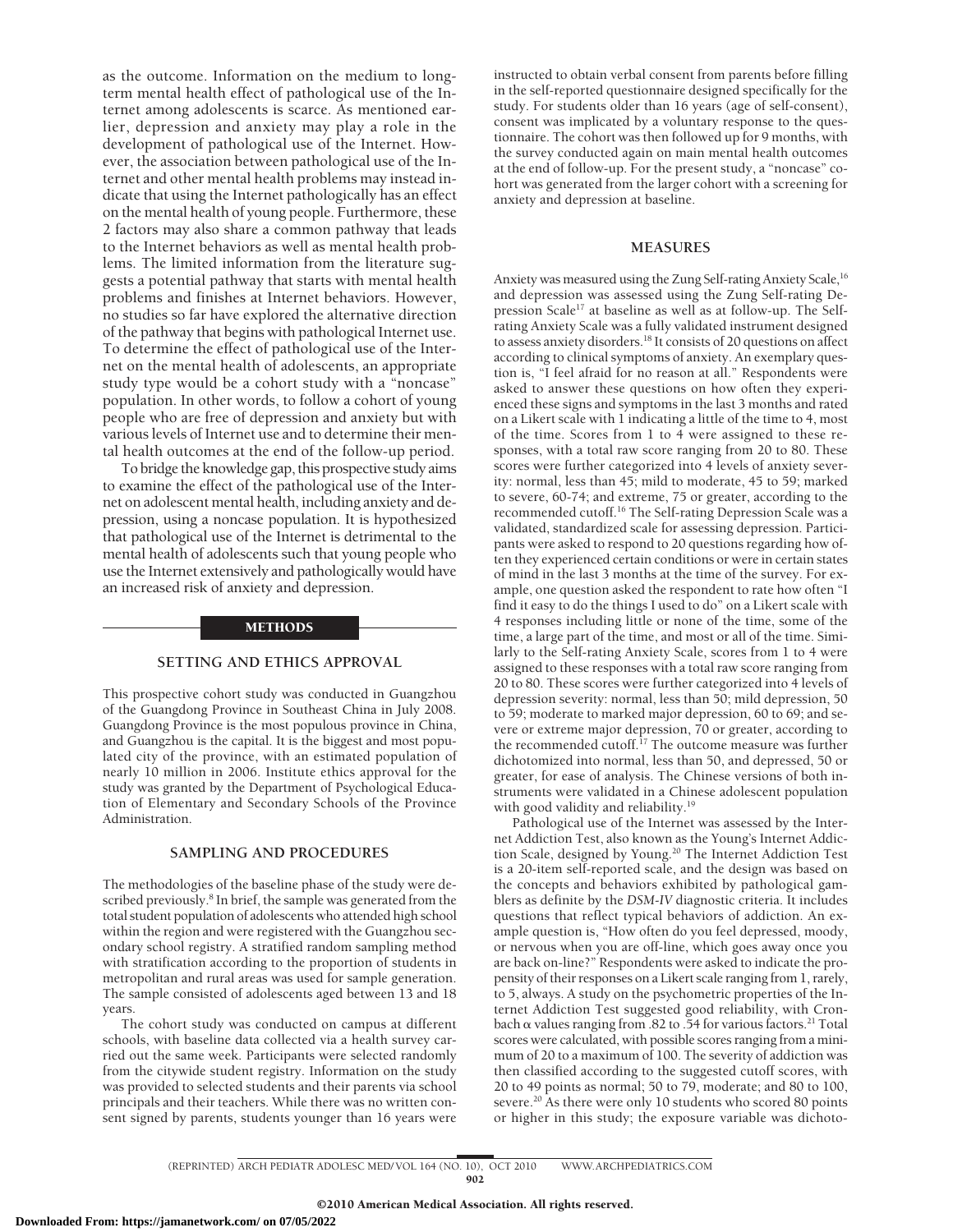mized into 2 categories, severe/moderate and normal, for ease of data analysis.

Other information collected in the survey included demographics, metropolitan or rural schools, location of family residence, whether the respondent was a single child, parental education levels, health condition, and behaviors including drinking, smoking, physical activity, and sleeping hours. Information on respondents' perceptions of family financial situation, parental expectations, burden of study, disruption to daily life, family satisfaction, and recent stressful life events was also collected. As mentioned, these variables were known to be associated with anxiety and depression among adolescents.

# **STATISTICAL ANALYSIS**

Data were analyzed using the Stata V10.0 statistical software program.22 Bivariate analyses were conducted to examine unadjusted relationships between pathological use of the Internet, all variables of interest and anxiety, and depression. Because this was a prospective cohort study, the unadjusted Incidence Rate Ratios (IRR) and their corresponding 95% confidence intervals (CI) for anxiety, depression, pathological use of the Internet, and all variables of interest were estimated. For binary variables, the IRRs and their corresponding 95% CIs were calculated directly using the *cs* procedures of the program. For variables with more than 2 categories, Poisson regression with robust variance was used to calculate the IRRs according to the suggestion by Barros and Hirakata on rate calculation for binary outcomes.<sup>23</sup> Selection of potential confounding variables to be included in the multiple regression analyses was based on the significance level of these variables in the bivariate analyses. Variables that attained a significance level of *P*<.1 were included in further analysis for the adjusted relationship between the exposure and outcome variables. Poisson regression with robust variance was also used to calculate the adjusted IRRs of anxiety and depression with adjustment for potential confounding factors.

## RESULTS

A total of 1618 students provided usable information on the baseline survey. Of these 1618 respondents, screening results at baseline indicated that 1122 were below the cutoff for both the Self-rating Anxiety Scale and Selfrating Depression Scale. Of the 1122 students, 1041 also responded to the follow-up questionnaire. This represented a follow-up rate of 92.8%. Comparisons between the respondents and nonrespondents indicated no statistically significant differences in terms of age, sex, and whether they attended city or rural schools. The characteristics and outcome measures of the respondents are summarized in **Table 1**. The sample consisted mainly of adolescents aged between 13 and 16 years (n=881; 84.7%) with a mean (SD) age of 15.0 (1.8) years. There was an almost even distribution between boys and girls and between urban and nonurban schools. In terms of demographics, most families resided in the city (n=761; 73.1%) and slightly more than a half were the only child in the family  $(n=623; 60.0\%)$ . Most of their parents attained at least a level of secondary education with about 17% of fathers and 12% of mothers receiving postsecondary education levels including university and postgraduate education.

In terms of health conditions and behaviors, only 21 students (2.0%) reported having experienced serious illness in the past. Most  $(n=683; 65.7%)$  had 6 to 8 hours of sleep on a normal weekday, and a quarter (n=265; 25.7%) were involved in regular physical activity each week. A few students reported that they had either tried or were smoking currently on the baseline survey  $(n=15; 2.1\%)$ , and  $8\%$ (n=83) reported that they had consumed alcohol more than twice at the time of the survey. Most of the students perceived their family financial situation as about the same as others (n=669; 64.4%). Slightly more than half perceived that they were heavily or very heavily burdened by their studies (n=546; 52.6%), and most (n=846; 81.5%) perceived that their parents had high and very high expectations of them. Slightly less than one-fifth of these students were satisfied with their family  $(n=230; 22.1\%)$ , and about half (n=536; 51.7%) perceived their body as normal, with about 20% (n=214) feeling overweight and about 30% (n=286) underweight.

In terms of the exposure, namely pathological use of the Internet, most respondents were classified as normal users ( $n=944, 93.6\%$ ), with 62 (6.2%) moderate and 2 (0.2%) severely at risk. The most common use of the Internet was for entertainment (n=448; 45.5%), followed by searching for information and knowledge (n=276; 28.1%) and communication with school mates, making friends, and avoiding boredom (n=260; 26.4%). There was a significant association between how the Internet was used and pathological use at baseline ( $\chi^2$ =21.78; *P*.001). Young people who used the Internet pathologically were more likely to use it for entertainment and less likely to use it for information. At the 9-month followup, 8 students (0.2%) were classified as having significant anxiety symptoms and 87 (8.4%) scored higher than the cutoff of 50 on the depression scale.

The bivariate relationships between pathological use of the Internet, other variables of interest, depression, and anxiety were examined. The results were summarized in **Table 2**. As shown, pathological use of the Internet was significantly associated with depression, unadjusted for other potential confounding factors. Results suggested that students who used the Internet pathologically at baseline were more than 2 times as likely to experience depression at the 9-month follow up (IRR,2.3; 95% CI,1.2- 4.1) compared with those who did not exhibit the targeted pathological behaviors. The results suggested that there was no significant effect of pathological use of the Internet on anxiety at follow-up (IRR,2.0; 95% CI,0.3-12.7). In this sample, study burden was the only potential confounding variable found to be significantly associated with a higher risk of anxiety and depression bivariately. Hence, it was included in further Poisson regression analyses to be adjusted for its effects on the relationships between Internet use and depression as well as anxiety. Other potential confounding variables suggested in the literature to be associated with depression and anxiety were also considered. These included age, sex, rural or urban residence, involvement in physical activity, family dissatisfaction, and study burden.

The results obtained from the multivariate Poisson regression analyses were also presented in **Table 3**. These results indicated that pathological use of the Internet was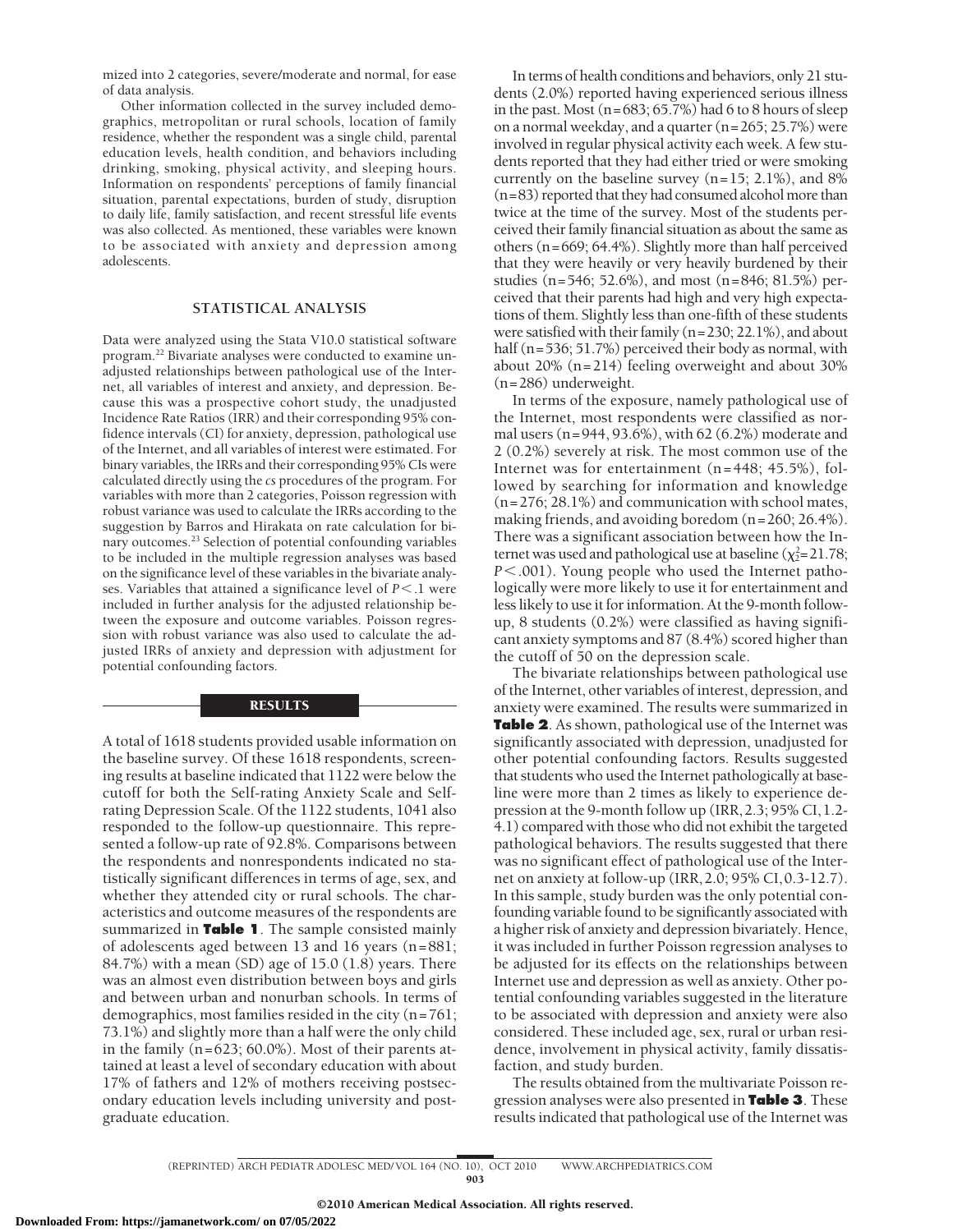**Table 1. Frequency Distribution of Anxiety and Depression At Follow-up, and Pathological Use of the Internet Status, Demographics, Health Behaviors, and Perception of Personal Conditions of Adolescents At Baseline**

| Variable                                      | Frequency, No. (%) <sup>a</sup><br>$(n=1041)$ |
|-----------------------------------------------|-----------------------------------------------|
| Outcome                                       |                                               |
| Anxiety at follow-up                          |                                               |
| Yes                                           | 8(0.8)                                        |
| <b>No</b>                                     | 1024 (99.2)                                   |
| Depression at follow-up                       |                                               |
| Yes                                           | 87(8.4)                                       |
| N <sub>0</sub>                                | 945 (91.6)                                    |
| <b>Exposure</b>                               |                                               |
| Pathological use of the internet <sup>a</sup> |                                               |
| <b>Severe</b>                                 | 2(0.2)                                        |
| Moderate                                      | 62(6.2)                                       |
| <b>Normal</b>                                 | 944 (93.6)                                    |
| <b>Demographics</b>                           |                                               |
| Age group, y                                  |                                               |
| $<$ 13                                        | 213 (20.5)                                    |
| $13 - 14$                                     | 314 (30.2)                                    |
| $15 - 16$                                     | 354 (34.0)                                    |
| $\geq$ 17                                     | 160 (15.3)                                    |
| Sex                                           |                                               |
| Male                                          | 491 (47.2)                                    |
| Female                                        | 550 (52.8)                                    |
| City school                                   |                                               |
| Yes                                           | 549 (52.7)                                    |
| N <sub>0</sub>                                | 492 (47.3)                                    |
| <b>Family location</b>                        |                                               |
| <b>Rural</b>                                  | 134 (12.9)                                    |
| Semirural                                     | 146 (14.0)                                    |
| Urban                                         | 761 (73.1)                                    |
| Single child                                  |                                               |
| Yes                                           | 623 (60.0)                                    |
| No                                            | 415 (40.0)                                    |
| <b>Father's education level</b>               |                                               |
| Less than senior high school                  | 333 (33.1)                                    |
| Senior high or technical school               | 501 (49.9)                                    |
| University or higher                          | 171 (17.0)                                    |
| Mother's education level                      |                                               |
| Less than senior high school                  | 448 (43.4)                                    |
| Senior high or technical school               | 457 (44.3)                                    |
| University or higher                          | 127 (12.3)                                    |
|                                               |                                               |

*(continued)*

still significantly associated with depression but not anxiety. After adjusting for potential confounding factors, the relative risk for depression for those who used the Internet pathologically was 21⁄2 times (IRR,2.5; 95% CI,1.3- 4.3) that of the group who did not. No significant relationship between pathological use of the Internet and anxiety at follow-up was observed.

#### **COMMENT**

This study aimed to examine the effect of pathological or addictive use of the Internet on the mental health, including anxiety and depression, in a population of young people in Southeast China. The results suggested that pathological use of the Internet is detrimental to the mental health of these individuals. Particularly,

**Table 1. Frequency Distribution of Anxiety and Depression At Follow-up, and PathologiUse of the Internet Status, Demographics, Health Behaviors, and Perception of Personal Conditions of Adolescents At Baseline (continued)**

| Variable                                 | Frequency, No. (%) <sup>a</sup><br>$(n=1041)$ |  |  |
|------------------------------------------|-----------------------------------------------|--|--|
| <b>Health Condition and Behaviors</b>    |                                               |  |  |
| <b>Serious illness</b>                   |                                               |  |  |
| <b>Yes</b>                               | 21(2.0)                                       |  |  |
| No                                       | 1020 (98.0)                                   |  |  |
| Sleep, h                                 |                                               |  |  |
| $6 - 8$                                  | 683 (65.7)                                    |  |  |
| $<$ 6                                    | 804 (7.7)                                     |  |  |
| >8                                       | 277(26.6)                                     |  |  |
| <b>Smoking status</b>                    |                                               |  |  |
| <b>Never</b>                             | 1020 (98.5)                                   |  |  |
| Tried or smoker                          | 16(1.5)                                       |  |  |
| Drinkina                                 |                                               |  |  |
| 1-2 Times                                | 953 (92.0)                                    |  |  |
| $>2$ Times                               | 83(8.0)                                       |  |  |
| Physical activity                        |                                               |  |  |
| Regularly each week                      | 265 (25.7)                                    |  |  |
| Once or twice per week                   | 527(51.1)                                     |  |  |
| Not at all                               | 240 (23.2)                                    |  |  |
| <b>Perception of Personal Conditions</b> |                                               |  |  |
| <b>Family financial situation</b>        |                                               |  |  |
| Poorer than others                       | 100(9.6)                                      |  |  |
| <b>Richer than others</b>                | 270 (26.0)                                    |  |  |
| About the same as others                 | 669 (64.4)                                    |  |  |
| Parental expectation                     |                                               |  |  |
| Very high                                | 242 (23.3)                                    |  |  |
| High                                     | 604 (58.2)                                    |  |  |
| Average                                  | 192 (18.5)                                    |  |  |
| Study burden                             |                                               |  |  |
| Very heavy                               | 120 (11.6)                                    |  |  |
| Heavy                                    | 426 (41.0)                                    |  |  |
| <b>Normal</b>                            | 492 (47.4)                                    |  |  |
| <b>Family satisfaction</b>               |                                               |  |  |
| Very dissatisfied                        | 174 (16.7)                                    |  |  |
| Moderately dissatisfied                  | 637 (61.2)                                    |  |  |
| <b>Satisfied</b>                         | 230 (22.1)                                    |  |  |
| Body image                               |                                               |  |  |
| Underweight                              | 286 (27.6)                                    |  |  |
| Overweight                               | 214 (20.7)                                    |  |  |
| Average                                  | 536 (51.7)                                    |  |  |

aValid frequencies and percentages.

pathological use of the Internet at baseline is predictive of depression at the 9-month follow-up. After adjusting for potential confounding factors, there was an increased risk of depression for those who used the Internet pathologically by  $1\frac{1}{2}$  times compared with those who did not exhibit the targeted pathological behaviors. This result suggests that young people who are initially free of mental health problems but use the Internet pathologically could develop depression as a consequence. However, such a relationship was not demonstrated for anxiety. This study is unique in terms of its ability to demonstrate the mental health sequelae of pathological use of the Internet for young people who were initially healthy to begin with.

Owing to the lack of a similar study on the medium to long-term effect of pathological use of the Internet on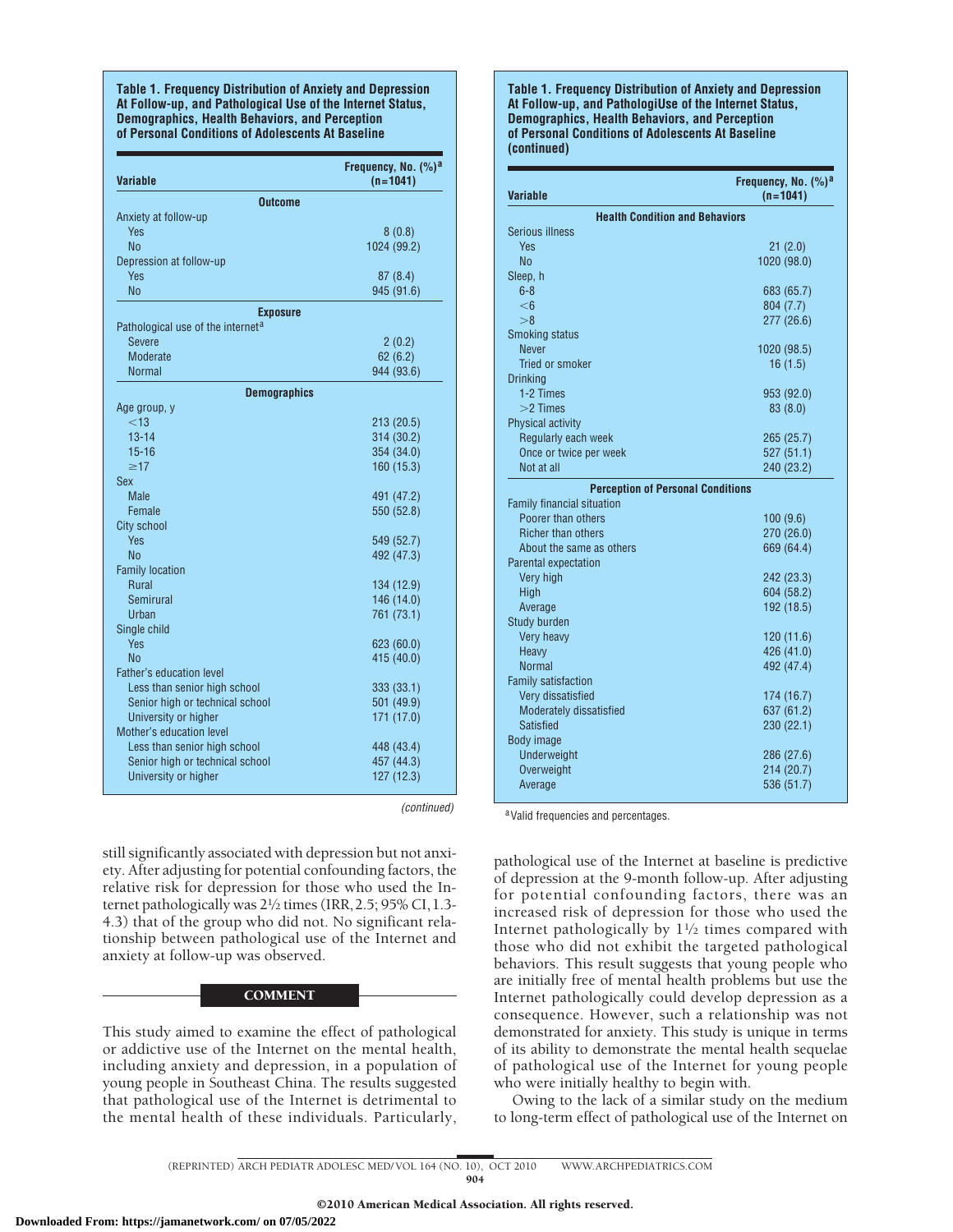**Table 2. Unadjusted Rate Ratios of Anxiety and Depression At Follow-up for Pathological Use of the Internet, Demographics, Health Behaviors, and Perception of Personal Conditions of Adolescents**

|                                  | <b>Unadjusted IRR</b><br>(95% CI) |                   |
|----------------------------------|-----------------------------------|-------------------|
| <b>Variables</b>                 | <b>Anxiety</b>                    | <b>Depression</b> |
|                                  | <b>Exposure</b>                   |                   |
| Pathological use of the internet |                                   |                   |
| Severe/moderate                  | $2.0(0.3-12.7)$                   | $2.3(1.2-4.1)$    |
| Average                          | 1.0 [Reference]                   | 1.0 [Reference]   |
|                                  | <b>Demographics</b>               |                   |
| Age group, y <sup>a</sup>        |                                   |                   |
| < 13                             | 1.0 [Reference]                   | 1.0 [Reference]   |
| $13 - 14$                        | $0.7(0.1-4.8)$                    | $1.7(0.9-3.0)$    |
| $15 - 16$                        | $1.2(0.2-6.5)$                    | $1.1(0.6-2.1)$    |
| $\geq$ 17                        |                                   | $1.6(1.2-2.6)$    |
| Sex <sup>a</sup>                 |                                   |                   |
| Male                             |                                   | $0.7(0.5-1.1)$    |
| Female                           |                                   | 1.0 [Reference]   |
| City school <sup>a</sup>         |                                   |                   |
| Yes                              | $1.5(0.4-6.2)$                    | $1.0(0.8-1.5)$    |
| <b>No</b>                        | 1.0 [Reference]                   | 1.0 [Reference]   |
| Family location <sup>a</sup>     |                                   |                   |
| Urban                            | $0.5(0.1-2.6)$                    | $1.0(0.5-1.8)$    |
| Semirural                        |                                   | $0.7(0.3-1.6)$    |
| <b>Rural</b>                     | 1.0 [Reference]                   | 1.0 [Reference]   |
| Single child                     |                                   |                   |
| Yes                              | $0.7(0.4-1.1)$                    | $0.8(0.6-1.1)$    |
| No                               | 1.0 [Reference]                   | 1.0 [Reference]   |
| <b>Father's education level</b>  |                                   |                   |
| University or higher             | $2.0(0.3-13.9)$                   | $0.6(0.3-1.2)$    |
| Senior high or technical school  | $1.4(0.3-7.3)$                    | $0.8(0.5-1.2)$    |
| Less than senior high school     | 1.0 [Reference]                   | 1.0 [Reference]   |
| Mother's education level         |                                   |                   |
| University or higher             |                                   | $0.8(0.4-1.6)$    |
| Senior high or technical school  | $1.6(0.4-6.8)$                    | $1.1(0.7-1.6)$    |
| Less than senior high school     | 1.0 [Reference]                   | 1.0 [Reference]   |

*(continued)*

adolescent mental health, comparison of results obtained from this study with others reported in the literature would be difficult. However, the results are consistent with those obtained in the general literature of pathological use of the Internet and psychiatric symptomatology in adolescence.<sup>4,11,13,24</sup> Results of this study demonstrate not only a correlation between pathological use of the Internet and depression but also a direct effect of the pathological use of the Internet on the mental health of young people. Considering the results obtained in previous studies, particularly Ko et al,<sup>15</sup> as well as the argument presented in the "Introduction," one can further hypothesize that the relationship between pathological Internet use and mental health may not necessarily be linear. It could be possible to apply a recursive model to understand the effect of pathological Internet use on the mental health of young people and its consequently greater involvement in pathological behaviors, triggering a vicious cycle that may spiral downward.

The results obtained from this study directly implicate the prevention of mental illness among young people, particularly in developing countries such as

#### **Table 2. Unadjusted Rate Ratios of Anxiety and Depression At Follow-up for Pathological Use of the Internet, Demographics, Health Behaviors, and Perception of Personal Conditions of Adolescents (continued)**

|                                               | <b>Unadjusted IRR</b><br>(95% CI)        |                   |
|-----------------------------------------------|------------------------------------------|-------------------|
| <b>Variables</b>                              | <b>Anxiety</b>                           | <b>Depression</b> |
|                                               | <b>Health Condition and Behaviors</b>    |                   |
| Serious illness <sup>a</sup>                  |                                          |                   |
| Yes                                           | $6.9(0.9-53.4)$                          | $1.7(0.6-5.0)$    |
| <b>No</b>                                     | 1.0 [Reference]                          | 1.0 [Reference]   |
| Sleep per night, h                            |                                          |                   |
| $<$ 6                                         | $2.1(0.2-18.8)$                          | $0.7(0.3-1.7)$    |
| $6 - 8$                                       | 1.0 [Reference]                          | 1.0 [Reference]   |
| >8                                            | $1.9(0.4-8.4)$                           | $1.0(0.6-1.6)$    |
| <b>Smoking status</b>                         |                                          |                   |
| Tried or smoker                               | 224                                      | $0.7(0.1-5.0)$    |
| <b>Never</b>                                  |                                          | 1.0 [Reference]   |
| Drinking                                      |                                          |                   |
| 1-2 Times                                     |                                          |                   |
| $>$ 2 Times                                   |                                          |                   |
| Involvement in physical activity <sup>a</sup> |                                          |                   |
| Not at all                                    | $1.1(0.2-7.7)$                           | $0.9(0.5-1.6)$    |
| Once or twice per week                        | $1.0(0.2-5.4)$                           | $1.1(0.7-1.9)$    |
| Regularly                                     | 1.0 [Reference]                          | 1.0 [Reference]   |
|                                               | <b>Perception of Personal Conditions</b> |                   |
| <b>Family financial situation</b>             |                                          |                   |
| <b>Richer than others</b>                     | $2.5(0.6-9.8)$                           | $1.0(0.7-1.6)$    |
| Poorer than others                            |                                          | $0.7(0.3-1.6)$    |
| About the same as others                      | 1.0 [Reference]                          | 1.0 [Reference]   |
| Parental expectation                          |                                          |                   |
| Very high                                     | $1.6(0.2-17.2)$                          | $1.4(0.7-2.8)$    |
| High                                          | $1.6(0.2-13.5)$                          | $1.6(0.9-3.1)$    |
| Average                                       | 1.0 [Reference]                          | 1.0 [Reference]   |
| Study burden <sup>a</sup>                     |                                          |                   |
| Very heavy                                    | $6.1(1.0-36.1)$                          | $1.7(1.0-3.1)$    |
| Heavy                                         | $1.7(0.3-10.3)$                          | $1.2(0.8-1.9)$    |
| <b>Normal</b>                                 | 1.0 [Reference]                          | 1.0 [Reference]   |
| Family satisfaction <sup>a</sup>              |                                          |                   |
| Very dissatisfied                             | $6.6(0.8-56.2)$                          | $0.8(0.4-1.5)$    |
| Moderately dissatisfied                       | $0.7(0.1-7.9)$                           | $0.7(0.5-1.2)$    |
| <b>Satisfied</b>                              | 1.0 [Reference]                          | 1.0 [Reference]   |
| Body image                                    |                                          |                   |
| Underweight                                   | $0.6(0.1-5.4)$                           | $0.7(0.4-1.2)$    |
| Overweight                                    | $1.4(0.3-6.3)$                           | $0.9(0.5-1.4)$    |
| Average                                       | 1.0 [Reference]                          | 1.0 [Reference]   |

Abbreviations: CI, confidence interval; ellipses, rate ratios could not be

 $^a$ Variables with significance level  $P$ < .1.

| <b>Table 3. Adjusted Rate Ratios of Anxiety and Depression</b><br>for Pathological Use of the Internet Among Adolescents |                                             |                       |  |
|--------------------------------------------------------------------------------------------------------------------------|---------------------------------------------|-----------------------|--|
|                                                                                                                          | <b>Adjusted<sup>a</sup></b> IRR<br>(95% CI) |                       |  |
| <b>Exposure</b>                                                                                                          | <b>Anxiety</b>                              | <b>Depression</b>     |  |
| Pathological use of the Internet<br>Severe/moderate<br><b>Normal</b>                                                     | $1.0(0.2-6.8)$<br>1 <sub>0</sub>            | $2.5(1.3-4.3)$<br>1.0 |  |

Abbreviations: CI, confidence interval; IRR, incident rate ratio.<br><sup>a</sup> Adjusted for age, sex, urban or rural school, family location, serious illness, involvement in physical activities, family dissatisfaction, and study burden.